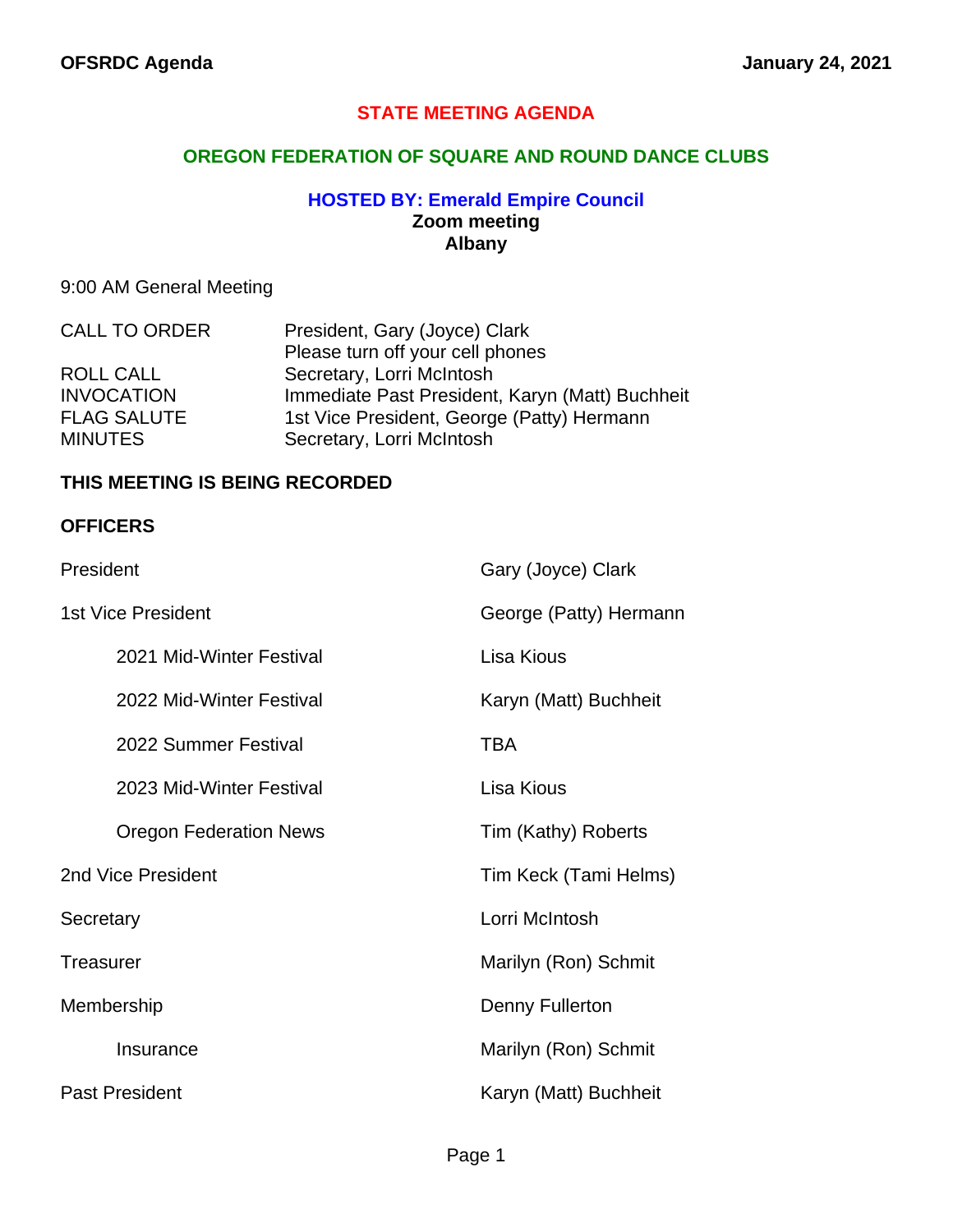# **APPOINTED OFFICERS**

| Parliamentatian             | Tim (Kathy) Roberts         |
|-----------------------------|-----------------------------|
| <b>Education/Publicity</b>  | Kathy (Tim) Roberts         |
| Historian                   | Marilyn (Ron) Schmit        |
| <b>COMMITTEE CHAIRS</b>     |                             |
| Licensing                   | <b>Ralph Lambert</b>        |
| <b>Youth Activities</b>     | <b>Thomas Buchheit</b>      |
| <b>ORDTA</b>                | Tami Helms (Tim Keck)       |
| <b>Round Dance Sreening</b> | Tami Helms (Tim Keck)       |
| <b>Caller Liaison</b>       | Terry Halley (Betty Chipps) |
| Webmaster                   | Tim (Kathy) Roberts         |
| <b>State Fair</b>           | Marilyn (Ron) Schmit        |
| <b>Background Check</b>     | Tim (Kathy) Roberts         |

# **OLD BUSINESS**

A.

# **RECESS**

## **NEW BUSINESS**

- A. Nominations for 2021-22 officers
- B. Motion (Tim Keck) to consider online directory as well as printed
- C. How can the state help with advertising classes when we start up
- D.

# **DELEGATES**

Blue Mountains Council **David (Sally)** Stutzman